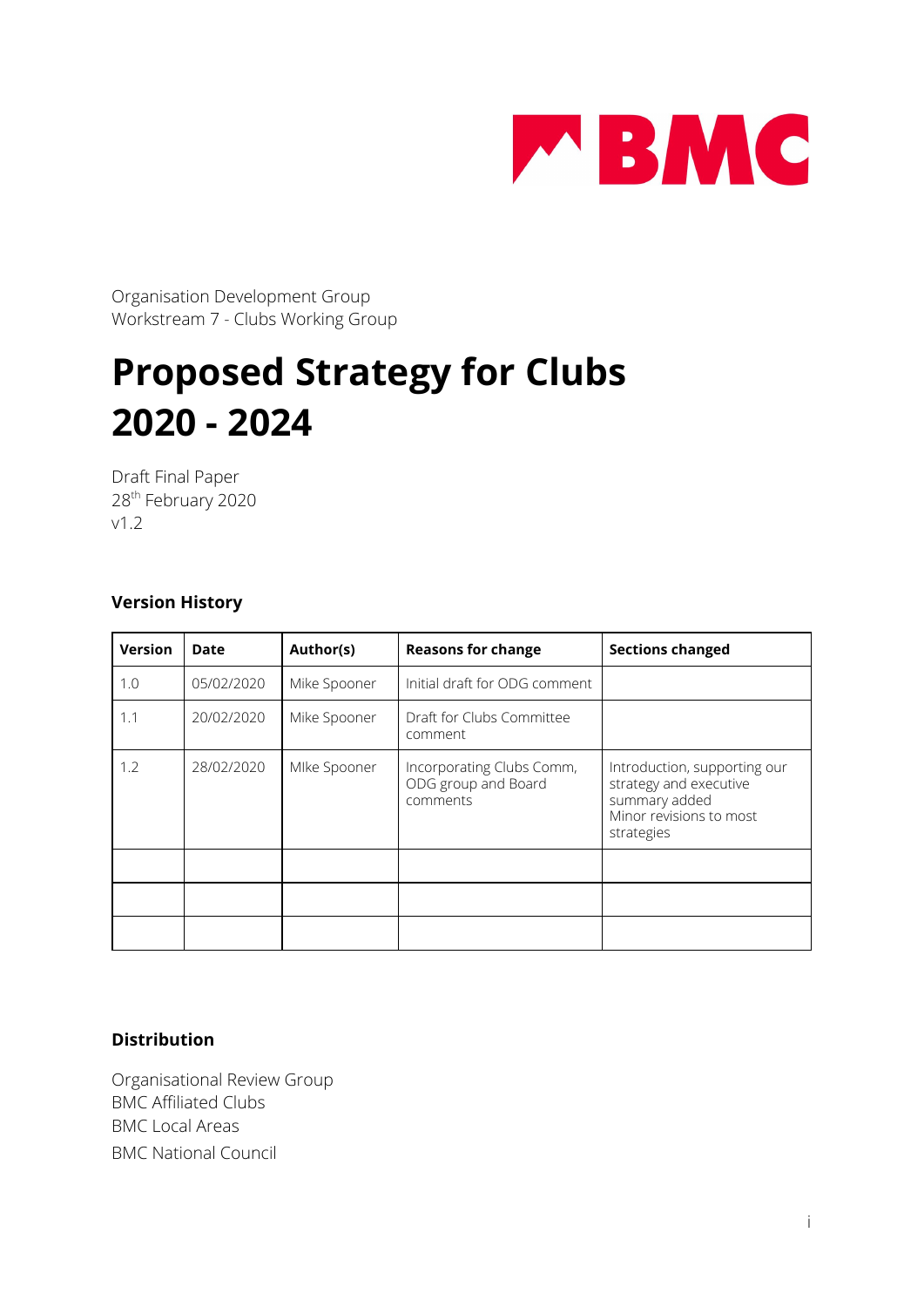# **Background**

The aim of this document is to complete the Terms of Reference for the WS7 Clubs sub-group, and provide a strategy to address the issues we identified with the BMC's products and services for clubs, and provision for clubs and groups currently outside of the BMC's umbrella.

The strategy takes the form of a work plan for future BMC volunteers to take forward. In our [report](https://odg.thebmc.co.uk/hc/en-gb/articles/360034696953-Partnerships-Interim-Report-June-2019) of June 2019, endorsed by the Board, we proposed an updated structure for the volunteer resource that supports BMC clubs. This plan will provide these new groups with a clear direction as they bed in, and will ensure visibility of their effectiveness, as clubs see positive changes being driven by the new structure.

This plan has been developed considering the issues uncovered in the research phase of our group's work. The themes of our findings have been turned into four strategic goals for the future BMC Club Development Group to pursue. A series of projects has been suggested to fulfill each of these goals over the course of the strategic cycle. This has drawn on the range of activities we carried out over the course of 2019 including consultation with clubs, interviews with BMC staff, analysis of clubs data, review of BMC products and services, and engagement with some external groups. Many of the ideas have been further developed through conversations with BMC volunteers and workshopping with the Clubs' Committee.

Once finalised, this strategy will be published and circulated to clubs. It will provide a succinct guide for what clubs can expect of future BMC volunteers working on their behalf. The document will be handed over to the Club Development Group who will be able to prioritise and develop these projects into their work plans.

For clarity, the background and research that underpins this approach has been largely omitted in this draft, as the vast majority was contained within the [report](https://odg.thebmc.co.uk/hc/en-gb/articles/360034696953-Partnerships-Interim-Report-June-2019) of June 2019. This document should be read and understood in the context of that report. A concise consultation report summarising those findings will be produced for publishing alongside the final strategy.

It is important that clubs have a meaningful input into the work done on their behalf. We encourage clubs to provide their comments on this draft at their local area meeting, through their local BMc clubs rep or via the ODG [website](https://odg.thebmc.co.uk/hc/en-gb/requests/new) by the 22nd March 2020. A final version will be presented to the Board at their April 2020 meeting.

# **Feedback Sought**

Clubs are asked to review the draft strategy, and consider the following questions:

- 1. Do you agree with the direction of the strategy, the aim and the four objectives?
- 2. Do you agree with the proposed projects? Can you see any practical issues?
- 3. Are there other areas of work we could do that would help us reach our objectives?
- 4. Is there anything you think that would be relevant to your club that has been omitted / missed from the projects and objectives?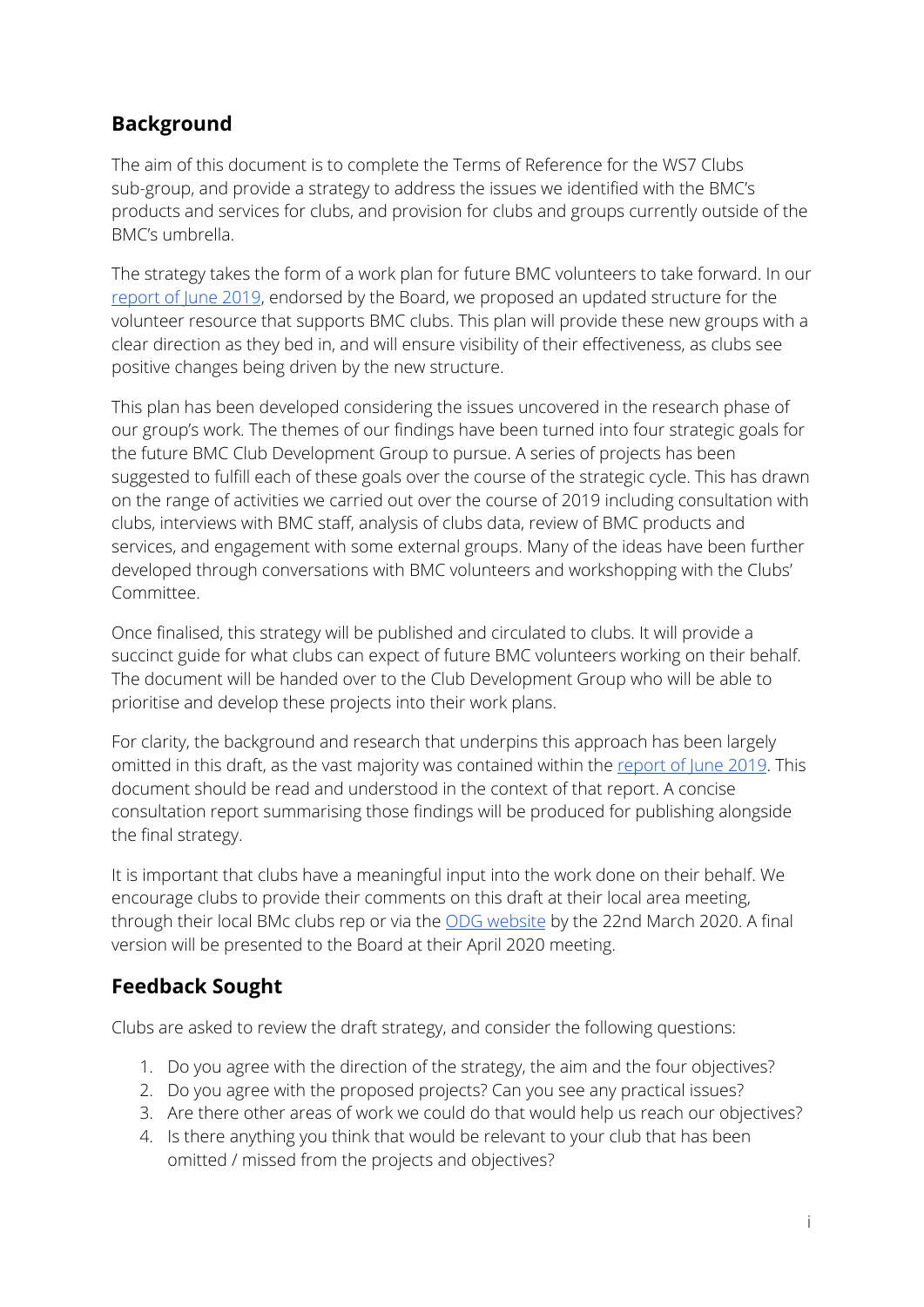## **Executive Summary**

This document sets out our vision for evolving the relationship between the BMC and its affiliated clubs over the coming years. We've set four objectives to reach our goal before 2024, laid out the work needed to achieve them and defined key measures of our success.

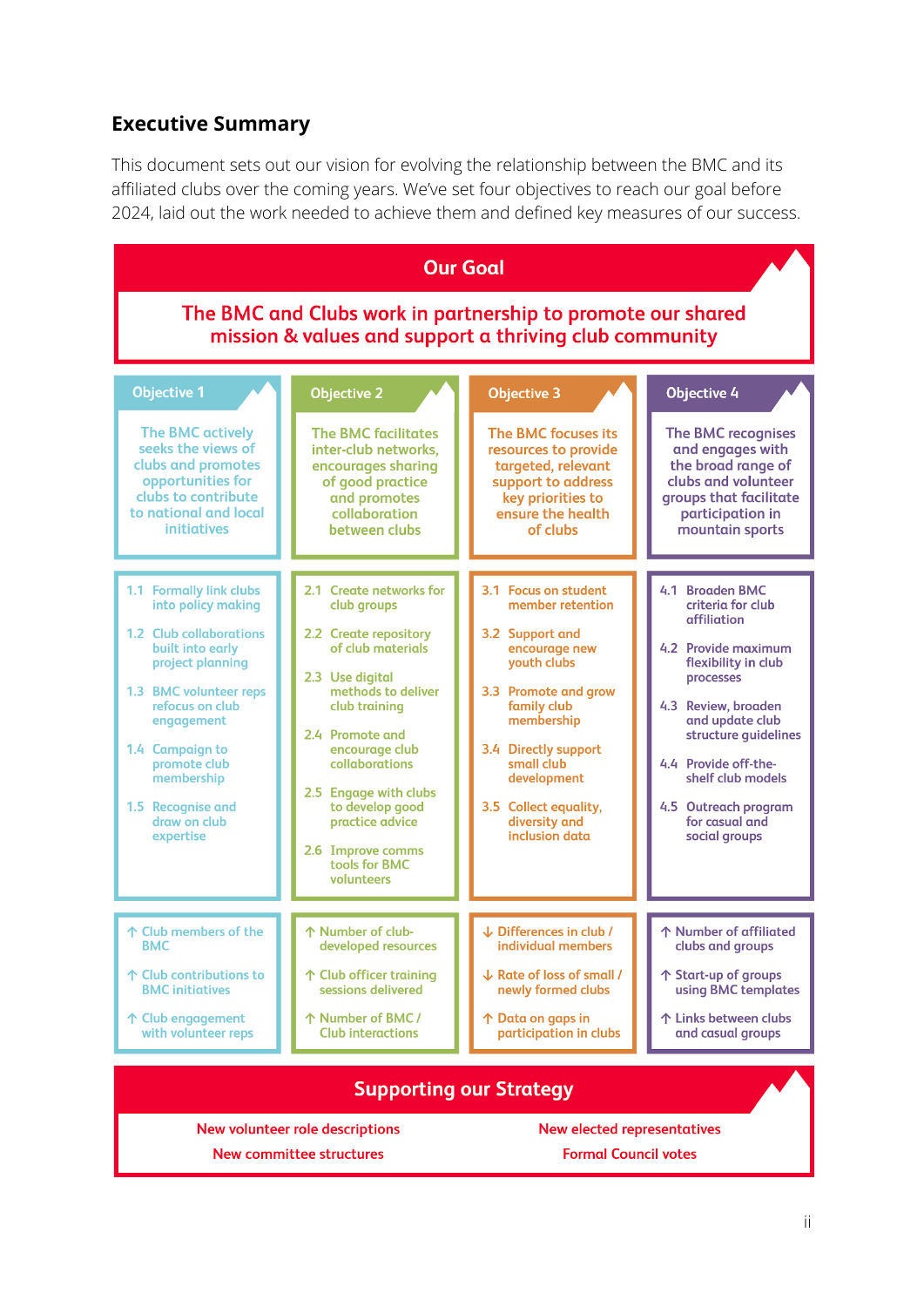## **Introduction**

This strategy forms the final output of the clubs workstream of the BMC's Organisational Development Group. This group has been working since December 2018 to review all aspects of the BMC's relationship with and support for its affiliated clubs.

In its [report](https://odg.thebmc.co.uk/hc/en-gb/articles/360034696953-Partnerships-Interim-Report-June-2019) of June 2019, the group presented the findings of its consultation and research exercise, which identified a number of areas where improvements could be made. The report, accepted by the BMC Board, recommended a number of changes to structures through which clubs are represented within the BMC, and the development of a partnership relationship between the BMC and its affiliated clubs.

This strategy follows up on a number of issues identified in the original report and follows up on reviews of the BMC's products and services for clubs and the prevalence of volunteer groups currently outside of the BMC's umbrella. The aim is to provide a practical outline of work to be carried out to reach the partnership relationship outlined in the June 2019 report. This will give a clear structure for the future work of BMC clubs reps, as well as provide clubs with a clear guide to the work that will be carried out on their behalf.

# **The Value of Clubs**

The BMC has set out in its organisational values as part of its strategic plan for 2020-24. Climbing, walking and mountaineering clubs embody these values in many ways, and this strategy has been developed with them in mind, to ensure the BMC continues to support the work clubs do to uphold these values.

| Community      | Clubs are at the heart of local and national mountaineering communities,<br>facilitating lifelong friendships and providing dedicated volunteers.        |
|----------------|----------------------------------------------------------------------------------------------------------------------------------------------------------|
| Adventure      | Clubs introduce their members to adventurous experiences they may not<br>find elsewhere and advocate personal responsibility in the mountains.           |
| Sustainability | Clubs volunteers care for their local crags and mountains and instill respect<br>for the natural environment and mountaineering ethics in their members. |
| Aspiration     | Clubs are valuable environments which facilitate personal development and<br>peer-learning of skills that help members achieve personal ambitions.       |
| Respect        | Clubs safeguard the traditions of British climbing, hill walking and<br>mountaineering and promote inclusive an atmosphere for participants.             |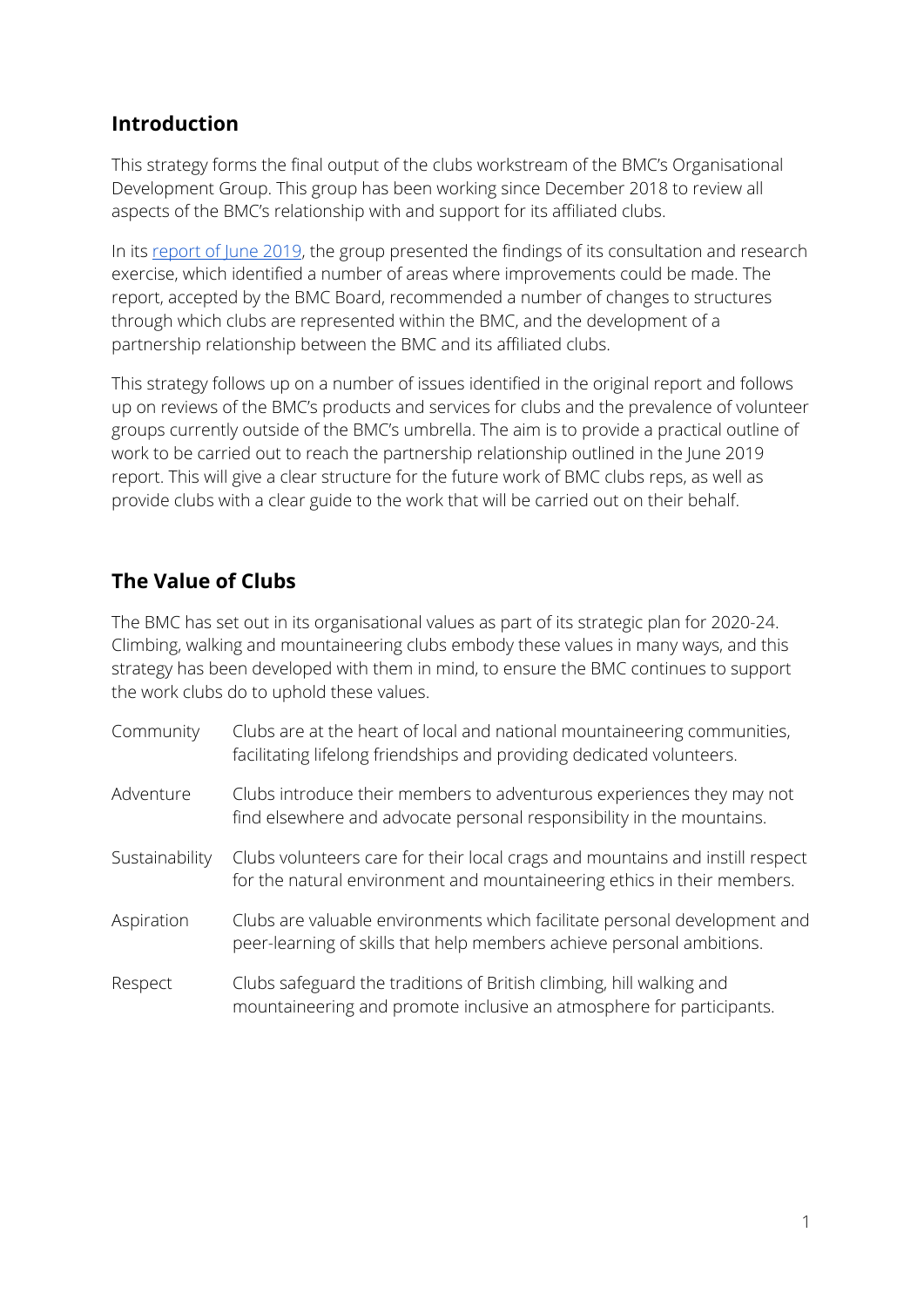## **Our Goal**

*The BMC and Clubs work in partnership to promote our shared mission & values and support a thriving club community.*

The BMC recognises the huge role clubs play at a grassroots level within our sport. They provide thousands of people with their first experiences of climbing and hillwalking, cultivate lifelong friendships, and embody and encourage the ethos and ethics of mountaineering in the UK.

Clubs themselves express a desire to be more involved in BMC activities. They value the work of the BMC in areas such as Access and Conservation and recognise the potential impact of a healthy national representative body. Often, however, they feel like they have little influence within the organisation and do not experience the benefits of being part of a larger whole.

The relationship between the representative body and its affiliated clubs should be a mutually beneficial one. The BMC should be able to harness the potential of a nationwide community of volunteers to increase the impact of its work at a grassroots level. Clubs should not just experience the direct benefits of their affiliation fee, but should derive value from being part of an extended network of clubs with shared goals and have the ability to influence and contribute to policy work carried out on their behalf.

As participation in climbing and hillwalking activities grows, nurturing a healthy and collegial club community will ensure that the BMC can extend its reach to all areas of the mountaineering community and safeguard its position as the representative body for all climbers and walkers across England and Wales.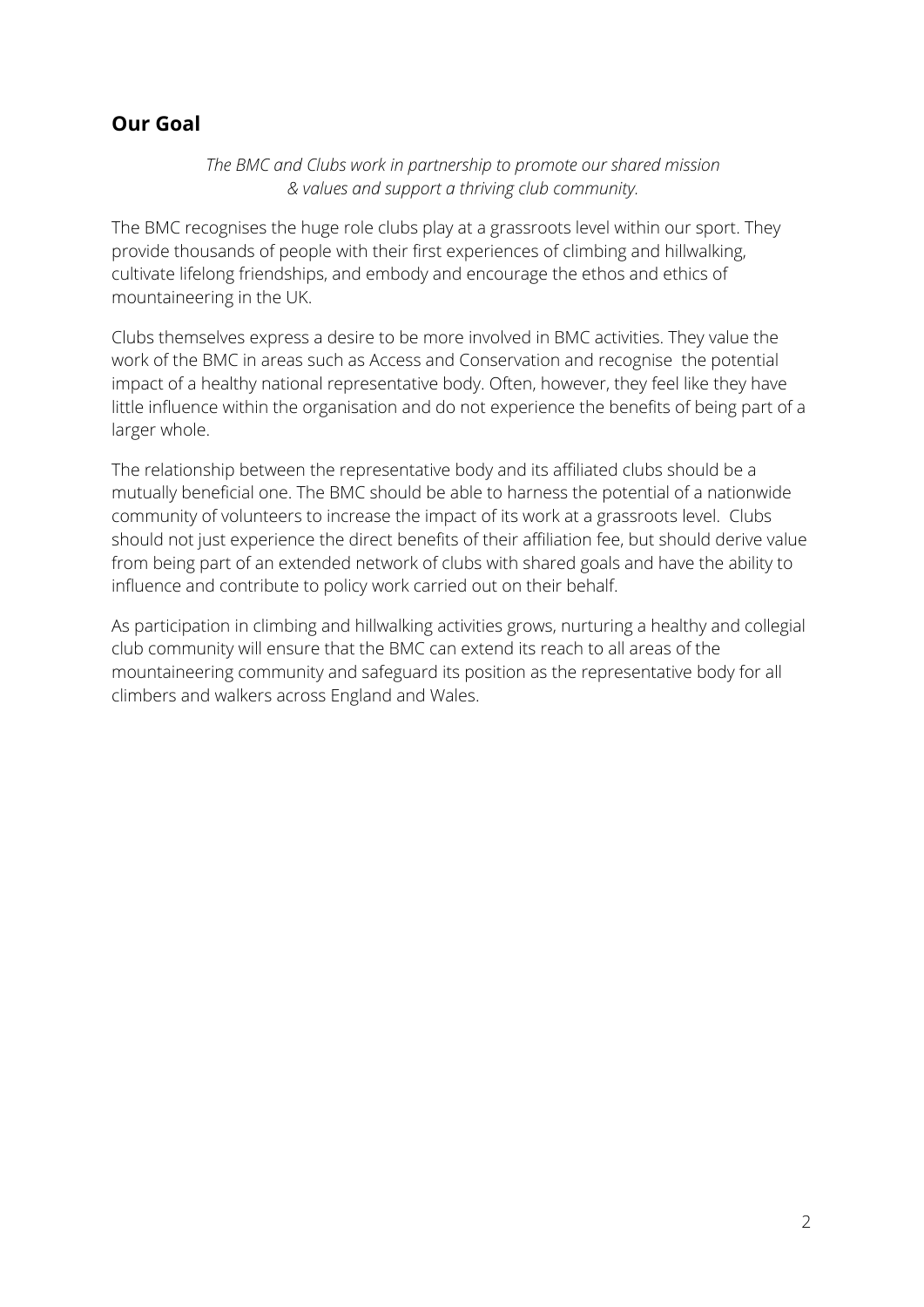# **Four Strategic Objectives**

To drive change and realise the benefits of partnership relationship with affiliated clubs, the BMC needs to focus its clubs-related work in a number of areas. The following four objectives set out what the BMC needs to achieve if we are to reach our ambitious goal. Each project recommended in this strategy should clearly contribute to achieving one of these objectives. Taken together, they describe the behaviours that the BMC should show if we have been successful by the end of this strategic cycle.

The following pages outline each of our four objectives, why they are necessary, what steps we will take to achieve them and how we will measure their success.

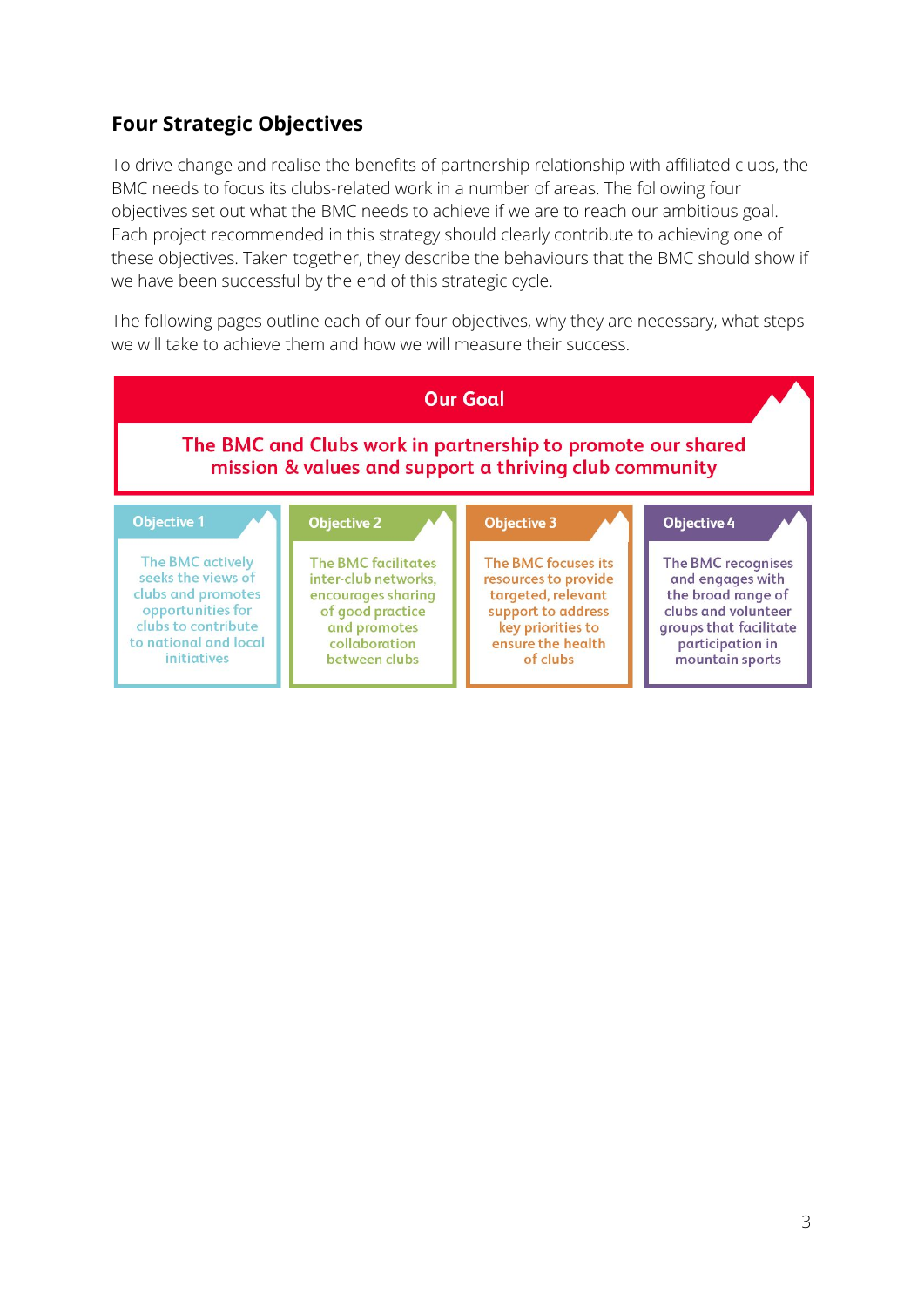# **Objective 1**

The BMC actively seeks the views of Clubs and promotes opportunities to contribute to national and local initiatives.

## **Why are we doing this?**

Clubs need to have clear pathways to influence the work done on their behalf and are a vital source of volunteers who want to play their part in the BMCs work. If the BMC and its affiliated clubs are to truly work in partnership, the BMC needs to be proactive in engaging and involving clubs in policy-making and in its outreach, access and conservation work.

## **How are we going to achieve this?**

## **1.1 Formally link clubs into policy making**

Clubs' Committee currently receives feedback on Council meetings after they have occurred, and frequently only learns of certain developments after they have already been discussed at a national level. Clubs may only find out about policy circulated for member feedback if they attend Area Meetings in person, which may also be the first occasion BMC clubs volunteers are made aware of discussions.

Clubs must be linked formally into policy making processes if they are to be effectively engaged for their views. Area Club Coordinators and the Club Development Group should therefore be included in the same distribution list as Areas for Council and Board papers on the same policy making cycle. This will allow club volunteers to engage with clubs at an earlier stage and provide input.

To facilitate discussion of feedback received, Club Development Group meetings should be scheduled after each round of Area Meetings and before the following Council meeting. This is essential to help inform the new voting councillors for clubs. The building of club networks (see 2.1 below) will allow effective and timely engagement of club committees in policy matters.

## **1.2 Club collaborations built into early project planning**

Many BMC clubs express a desire to give more back to the mountaineering community and use their resources to contribute to the BMC's work at a local, national and international level. In the past, calls for participation in initiatives have come very close to public launch dates. However, due to their meeting cycles and a tendency to plan their programs of activities well in advance, clubs often struggle to answer these calls at short notice. Club volunteer time is a precious commodity, th\\\us opportunities for club involvement need to be as accessible and streamlined as possible.

The BMC should not miss opportunities to harness the power of its grassroots network of affiliated clubs to increase the impact of its initiatives and programs. Consideration of whether clubs could significantly increase the impact of a project should happen at a formative stage, and the BMC should ensure that this is built into its project planning process.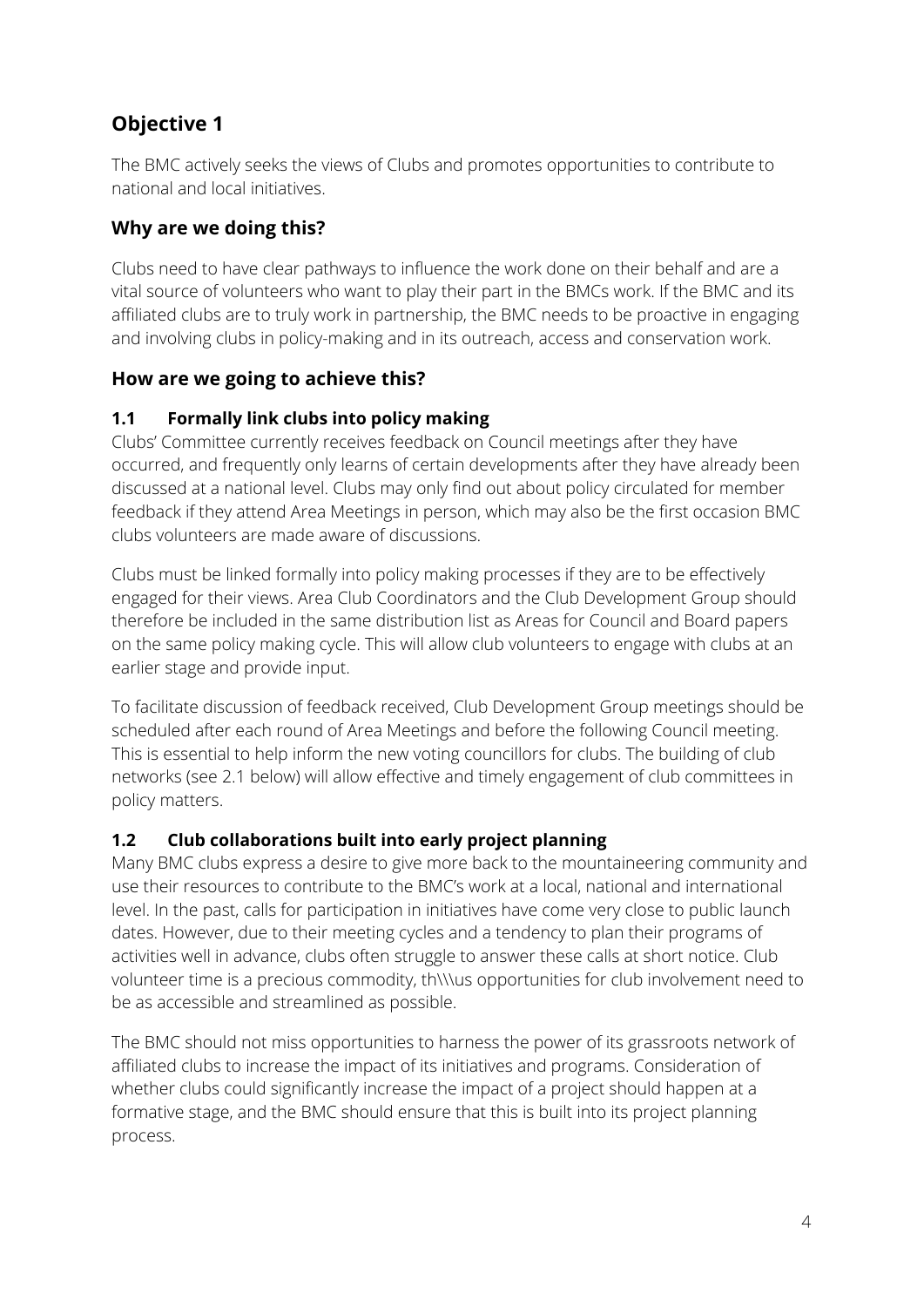Early engagement with the BMC Club Officer and volunteer reps at an early stage of project planning is key to identifying opportunities for clubs to contribute and they can provide advice on the support and resources clubs may need. They can also facilitate early approaches to clubs, allowing them the time to include activities in their programs.

#### **1.3 BMC volunteer reps refocus on club engagement**

BMC clubs are supported by a group of dedicated volunteers with a deep understanding of how clubs operate. Volunteer time is a precious resource and needs to be spent in a way that is manageable for those giving up their time and maximises their impact on clubs.

Currently, the most significant proportion of volunteer rep time is taken up attending the four clubs committee meetings a year. This involves significant amounts of travel, as reps are based in all areas of England and Wales, and, especially for the two weekend meetings which often require overnight stays, requires significant commitments from volunteers to plan to attend. A clubs committee volunteer, travelling from 90 minutes away, would spend in excess of 28 hours per year just attending four meetings.

With the change in structures of club-focused committees (see 'Supporting our Strategy' below) and the removal of the requirement to attend quarterly meetings, Area Club Coordinators (ACCs) will be able to focus more time on engaging with clubs they represent. The time now spent attending and travelling to meetings can be spent building relationships and engagement with club committees. Crucially, this time can be much more spread out over the course of the year, and allows volunteers to give their time flexibly whenever they are able.

For clubs, this personal contact is something that is greatly valued, and better engagement with their representatives should foster a greater sense of belonging as an affiliate to the BMC. This engagement can be built and sustained through the other work contained in this strategy, which should allow clubs much greater visibility of the work done on their behalf and a clear line to give feedback to the BMC. Clubs have reported a lack of knowledge of the BMC's services for clubs, and building relationships with ACCs will go some way to plugging this communication gap.

## **1.4 Campaign to promote club membership**

Club members make up approx. 30 % of the BMC membership, however the BMC does little to promote the idea of clubs and the benefits they give their members. The BMC can demonstrate that it values the work of its affiliated clubs, and provide an immediate opportunity for clubs to contribute to its work, through a campaign encouraging club membership.

The campaign should provide clubs that wish to recruit new members the opportunity to organise recruitment events in their local area, in a format that suits their individual needs. The BMC can coordinate the project nationally, promoting activities through its communication channels and hosting details of where local events are happening. ACCs will be able to use this as an early opportunity to engage clubs, encourage them to get involved and help this new way of working bed in.

This initiative would be an important testing ground for coordinating activity between the BMC and affiliated clubs, and would immediately demonstrate the value of a partnership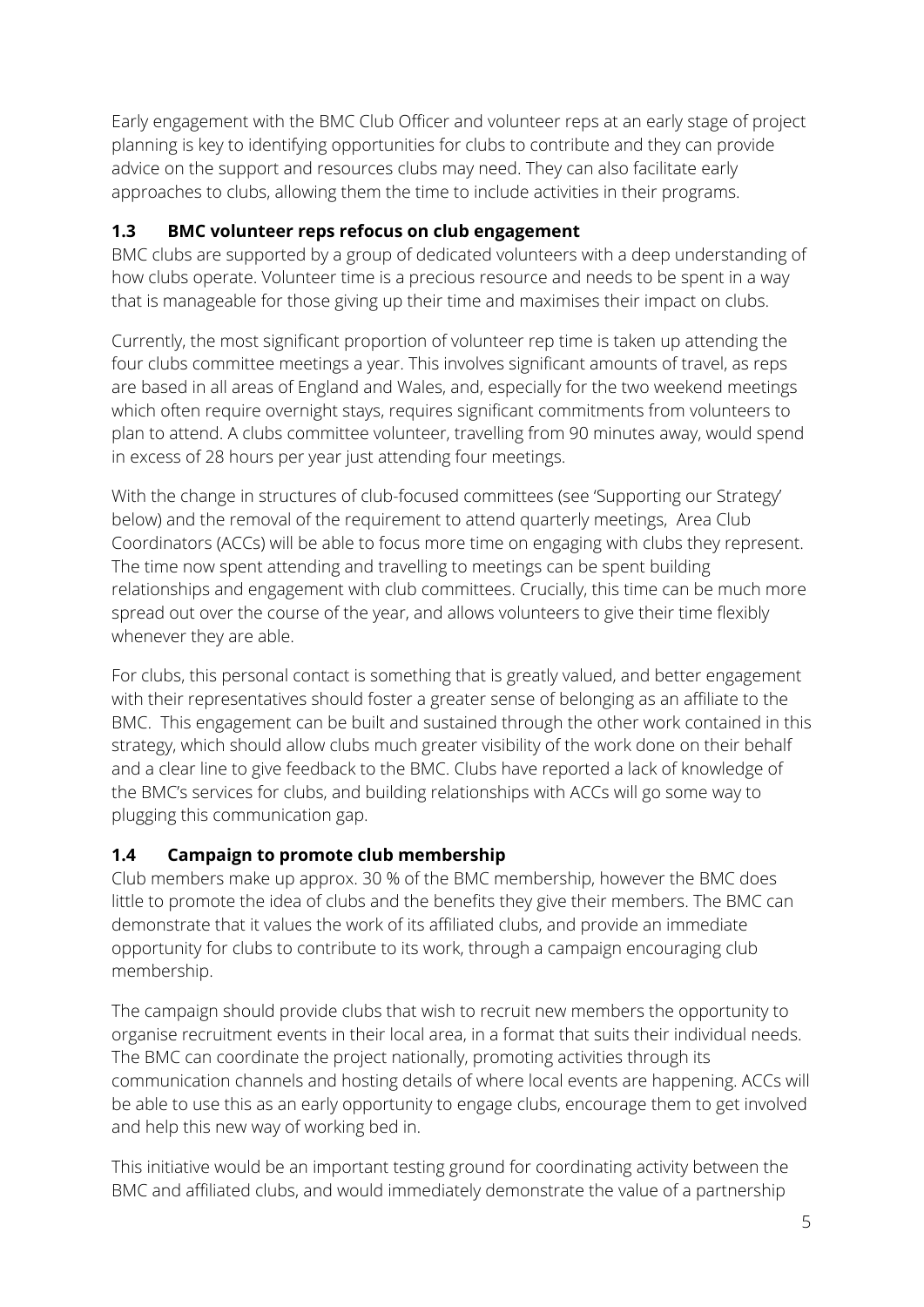approach. The period following the Olympics in 2020 would be an ideal time to run this campaign; the expected wave of new interest presents an opportunity to mutually benefit clubs that wish to recruit new members and the BMC by bringing newcomers to the sport under its umbrella.

#### **1.5 Recognise and draw on club expertise**

Volunteer club leaders are vastly knowledgeable, both generally on running of clubs but many different specialisms within mountaineering. This might be within certain subsets of mountain sports, engaging with certain demographics or knowledge of the history and ethics of climbing in a certain area. The BMC should recognise this expertise and draw on this resource to support its work in relevant areas.

This form of partnership has already been demonstrated successfully, for example with the BMC/Alpine Club Young Alpinists Meets. Deeper engagement between clubs and their BMC representatives will allow a deeper understanding of the strengths of different clubs and their different expertise. This knowledge should allow the identification of more opportunities for these partnerships and the BMC should actively make use of the network of club representatives to reach out to clubs form them.

## **What does success look like?**

The BMC has carried out several national initiatives where clubs have had a role in the design or delivery of local events.

Growth in the number of club members of the BMC.

Increase in club engagement with their volunteer reps.

(Measures to be further refined and targets developed)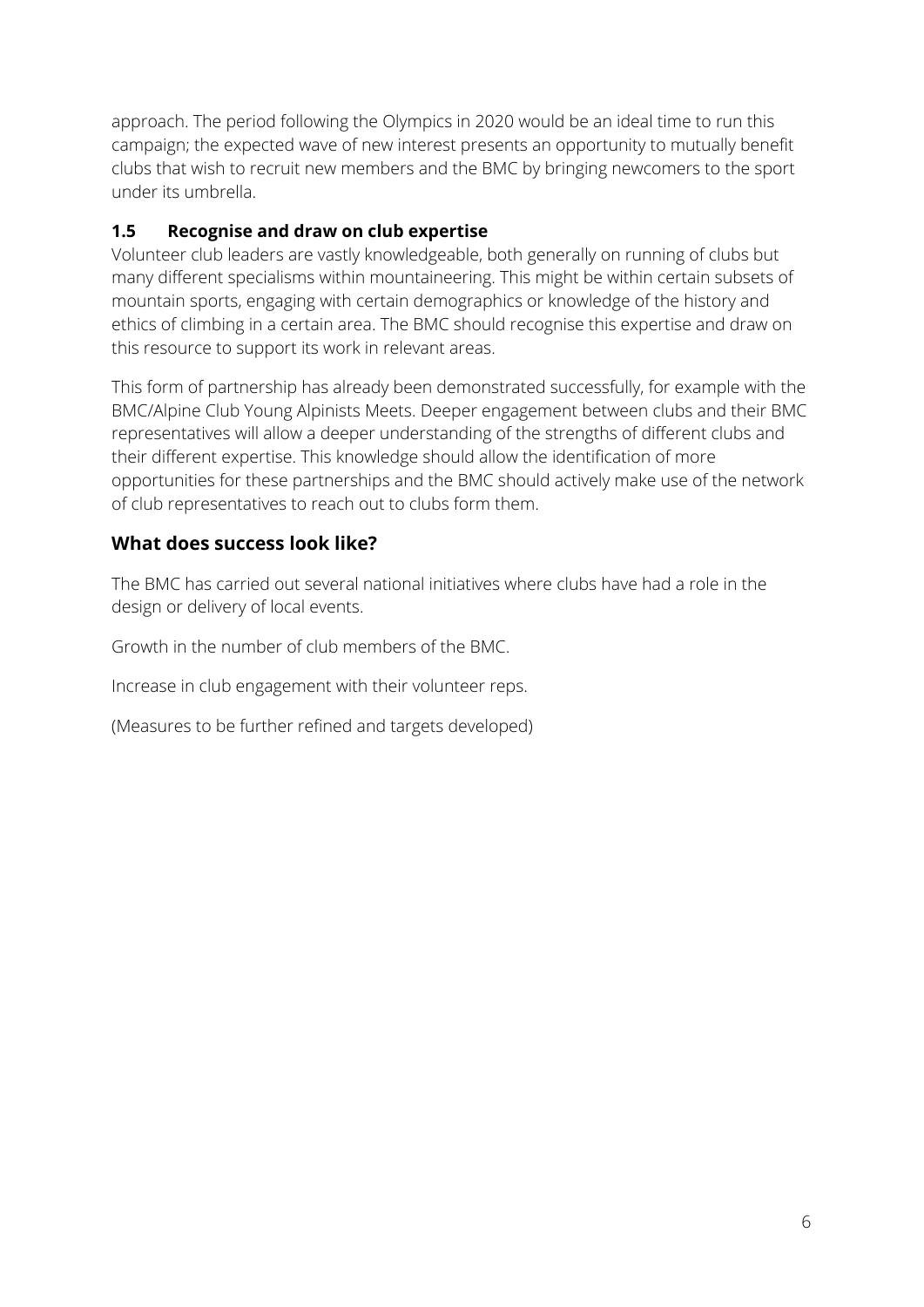# **Objective 2**

The BMC facilitates inter-club networks, encourages sharing of good practice and promotes collaboration between clubs.

#### **Why are we doing this?**

Club committees have a vast range of experience and knowledge, and there are few problems that clubs will experience that other clubs will not have had to deal with before. There is huge potential for clubs to support each other and work together to define and share best practice. The BMC should facilitate this, and the ability to network with similar clubs nationwide should be a key benefit of affiliating to the national representative body.

## **How are we going to achieve this?**

#### **2.1 Create networks for club groups**

When clubs affiliate to the BMC they become part of a nationwide group of hundreds of similar clubs. However, there is little opportunity for clubs to interact with each other unless they already have local contact or attend local Area Meetings. This huge pool of experience in running mountaineering clubs is not harnessed effectively. The BMC is well placed to convene clubs with similar interests, and facilitate peer-support amongst clubs.

The BMC should therefore seek a technological solution to form online networks for officers of its affiliated clubs. These should be based around current groupings (National, Student, Areas) with each network overseen by the relevant BMC volunteers (ACCs, National & Student reps). All clubs should be free to add as many committee members as they deem relevant. The networks should function as forums for clubs to seek advice from their peers, volunteer reps and BMC staff, discuss relevant policy issues as a group and share information and resources.

The technological solution will need to be developed in line with the BMC's digital strategy, but it should, as a minimum:

- provide an engaging platform for forum-style online discussions
- allow direct contact to be made between clubs, volunteer reps and staff
- facilitate collaborative working on documents etc.
- allow for storage of resources
- provide the facility for video conferencing

## **2.2 Create repository of club materials**

Clubs should perceive that affiliation to the BMC that adds value for them and their committees, over and above an insurance policy and the benefits received by their members. A key component of this should be the ability to draw on a base of knowledge and support that would not be available if the club were not affiliated to a larger group.

The BMC should create a repository of resources that clubs can access as a member benefit. The current club guidelines should be expanded to include more advice on day-to-day running of clubs and good practice guides for putting on events, marketing clubs etc. These could take the form of written documents, or videos, webinar recordings even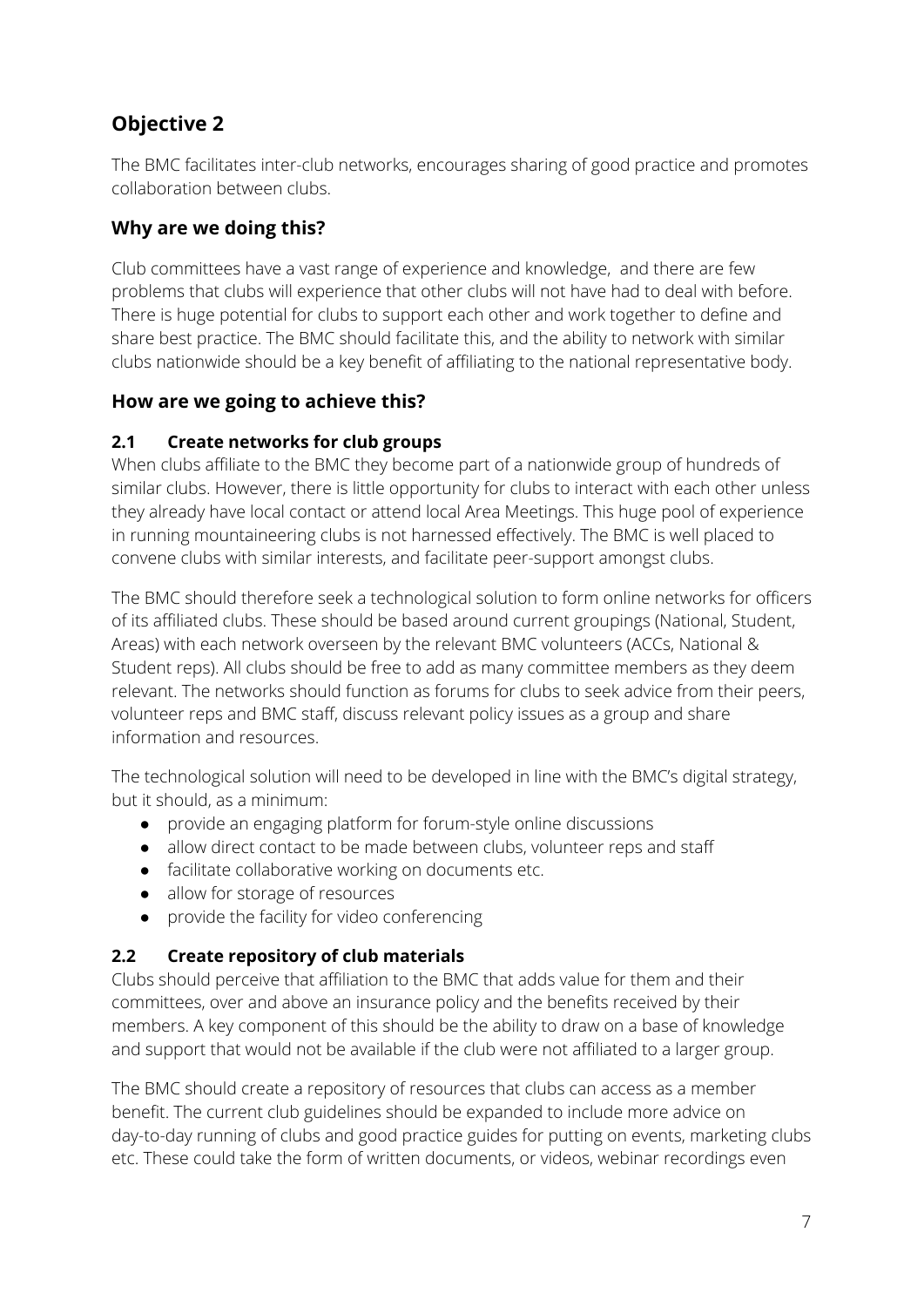online training modules. Resources could also include template forms or documents, posters, stock photos etc that clubs could make use of.

All clubs should have access to this repository and it should be a dynamic resource, being constantly updated and added to in line with club need and suggestions.

#### **2.3 Use digital methods to deliver club officer training**

The BMC's affiliated clubs are spread throughout England and Wales. Despite efforts to have training venues in a wide number of locations, often these still require several hours of travel time to attend. Travel costs must either be met by attendees, or by clubs with limited resources; this is a particular barrier to attendance for university clubs. There are also the environmental costs incurred with long distance travel. Equally, there may often be only 1 or 2 dates in any particular location each year, meaning sessions last a whole day to cover many topics and volunteers must give up a significant amount of time to attend, assuming that they are available on the dates in question.

The BMC should transfer its club training as far as is practical to digital delivery methods, including using webinar platforms and live streams via social media. This has been piloted with some success with university clubs in 2019, and should be extended across all clubs and as many club committee training topics as possible. As a first step, the topics from the current Club Officer Training Days should be split into individual modules and delivered via a regular webinar format. This should have the dual benefit of far greater club engagement with the training they need most, whilst being less resource-intensive for the BMC. Recordings of past sessions can also help grow the resource repository available for clubs as a membership benefit.

## **2.4 Promote and encourage club collaborations**

In addition to promoting peer-support for dealing with issues, the BMC should also promote joint-working and collaboration between clubs where they have a mutual interest. There are isolated examples of this happening at present, from scales ranging from clubbing together to organise a joint training day, to sharing costs of huts or networks for producing guidebooks.

The new clubs networks should be leveraged to increase these collaborative activities. Case studies should be actively sought out and presented via a series of website articles to provide clubs with a source of advice and lessons learned to help them create their own partnerships. These case studies should be actively promoted, in conjunction with a proactive effort by ACCs to approach clubs and offer to facilitate similar relationships. These could be themed around certain topics, with waves of similar case studies coordinated by active efforts by ACCs to broker similar approaches.

Over time, these activities should become business-as-usual for ACCs and other club reps. Long-term, there is potential for this to link into BMC programs such as subsidised training courses, which could be provided in areas where groups of clubs come together to demonstrate demand.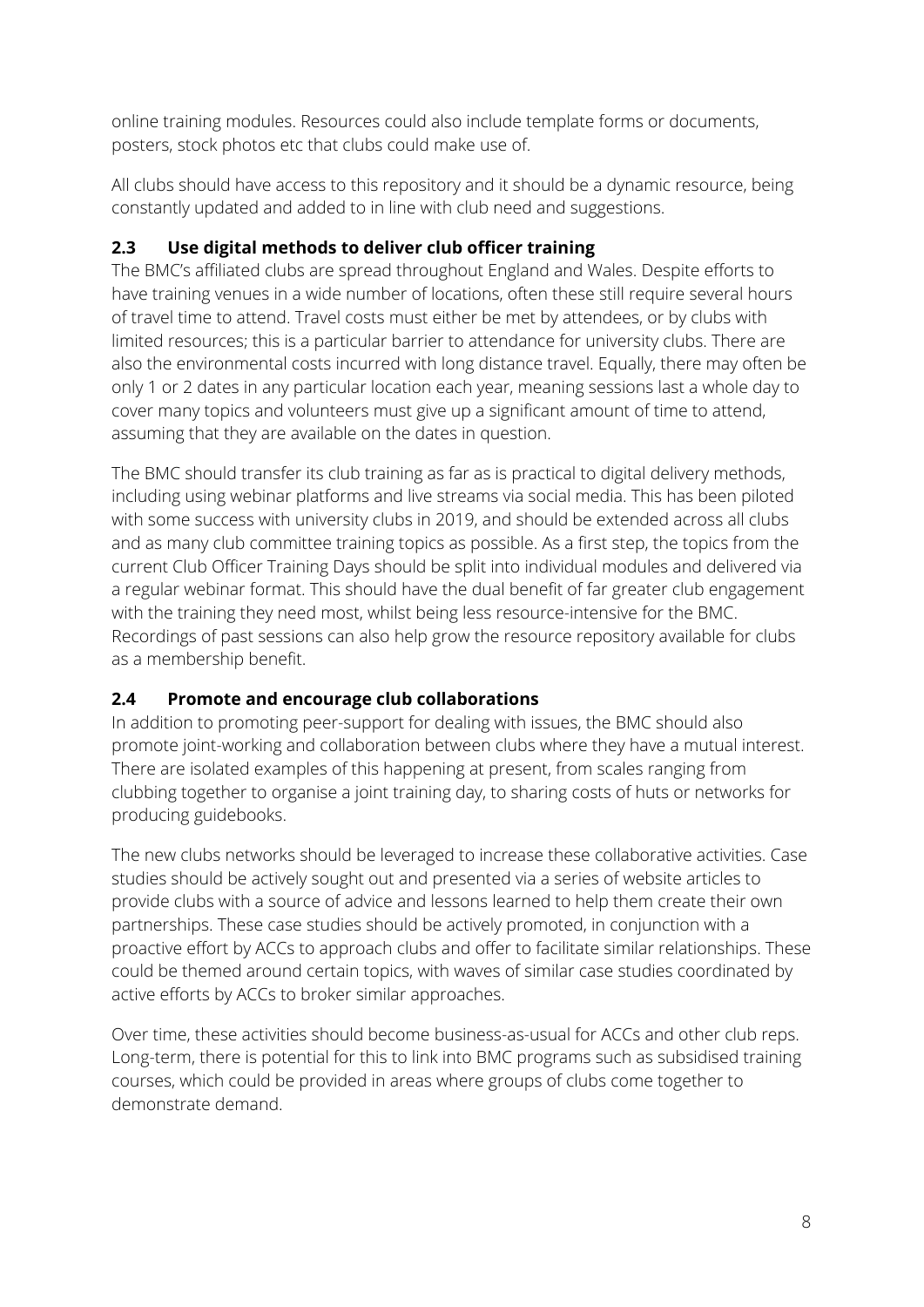#### **2.5 Engage with clubs to develop good practice advice**

Currently clubs have little engagement with guidance provided by the BMC. Some of the club guidelines on the BMC website are more than 10 years old and there is a great deal of potential for greater information sharing between clubs.

The establishment of the clubs networks should be leveraged to start a program of consulting with clubs to systematically update the BMC's Club Guidelines, drawing on the range of expertise in club committees. Draft documents should be circulated via the networks for comment, and committee members with the relevant expertise and experience invited to contribute to the writing of new documents.

Following the update of the formal club guidelines, this work should be extended to source examples of good practice in new areas and produce guidance and case studies for these. Success stories should be actively promoted, to spread ideas to other clubs and generate ideas for other case studies to share.

Involving clubs with these discussions should lead to identification of new areas where guidance is needed and encourage a culture of peer-support between clubs. This program of work would serve as a significant opportunity to build club engagement in the early stages of the club networks and demonstrate their value.

#### **2.6 Improve communications tools for BMC volunteers**

The success of this strategy requires effective engagement with club committees. The projects suggested should provide plenty of initiatives to engage with. However, communications between BMC staff and volunteers, and with club officers is a significant bottleneck. Clubs often report not receiving communications, finding the website difficult to navigate and are often unaware of training opportunities etc that are available for them.

The nomination of a 'communications contact' introduced in 2019 was intended to counter the issue of the wrong members of committees receiving relevant communications, but this has had poor take up among clubs. Contacting student clubs is also particularly problematic when students' union staff are named as the contact.

As a priority, club contacts must be overhauled. Clubs should be able to nominate as many contacts as they wish. Contacts should be assigned an appropriate role with committee positions to allow the right person to be contacted in the correct circumstance (ie. training dates sent to the training officer, invoices to the treasurer). Clubs should be able to assign multiple roles to one person, or have a separate email for each role, as well as have the ability to specify a generic inbox.

BMC volunteers are asked to engage proactively with clubs. They should be assigned an official, position specific BMC inbox so that this can be actively promoted without advertising personal addresses, and clubs will have consistent contacts as volunteer roles change hands. These would need to be monitored by staff, however this would effectively be no change as all emails currently sent by volunteer reps are cc'd to the BMC Clubs Officer. This also allows more effective volunteer job shares, for example where there are two National club reps.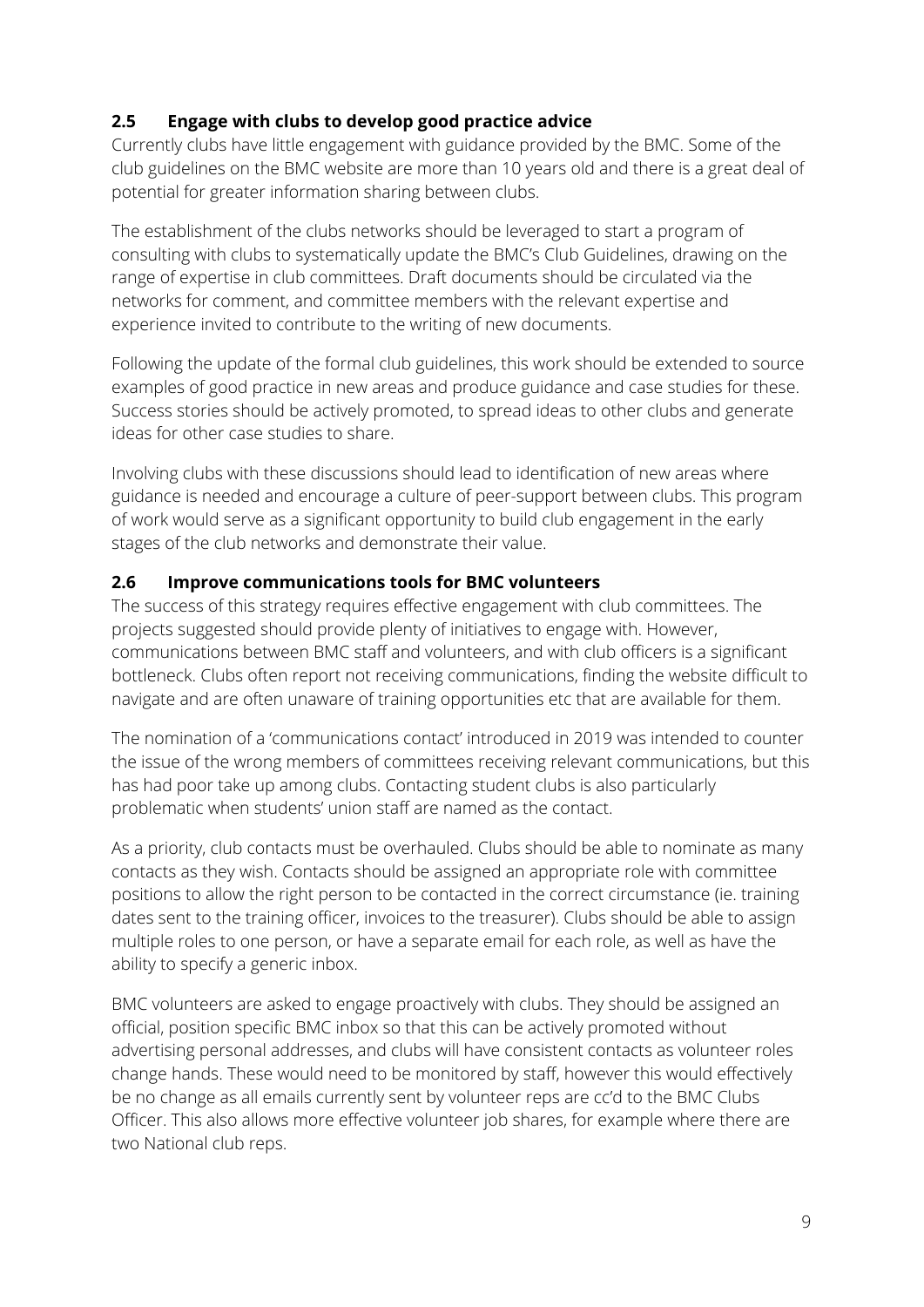Finally, in the long term a significant overhaul in the BMC website is required to collate clubs information in one place, with its own new feed, events calendar, access to the resource repository and contacts list. This has been trialled with a landing page for student clubs, but would be much more effective with a proper sub-site for all club officers.

#### **What does success look like?**

Successful creation of club networks and resource repository.

All current guideline documents updated within strategy period with input from clubs.

Increased (Target number?) number of club officer training sessions delivered digitally.

All clubs submitted at least two email contacts and official addresses for volunteer BMC reps.

(Measures to be further refined and targets developed)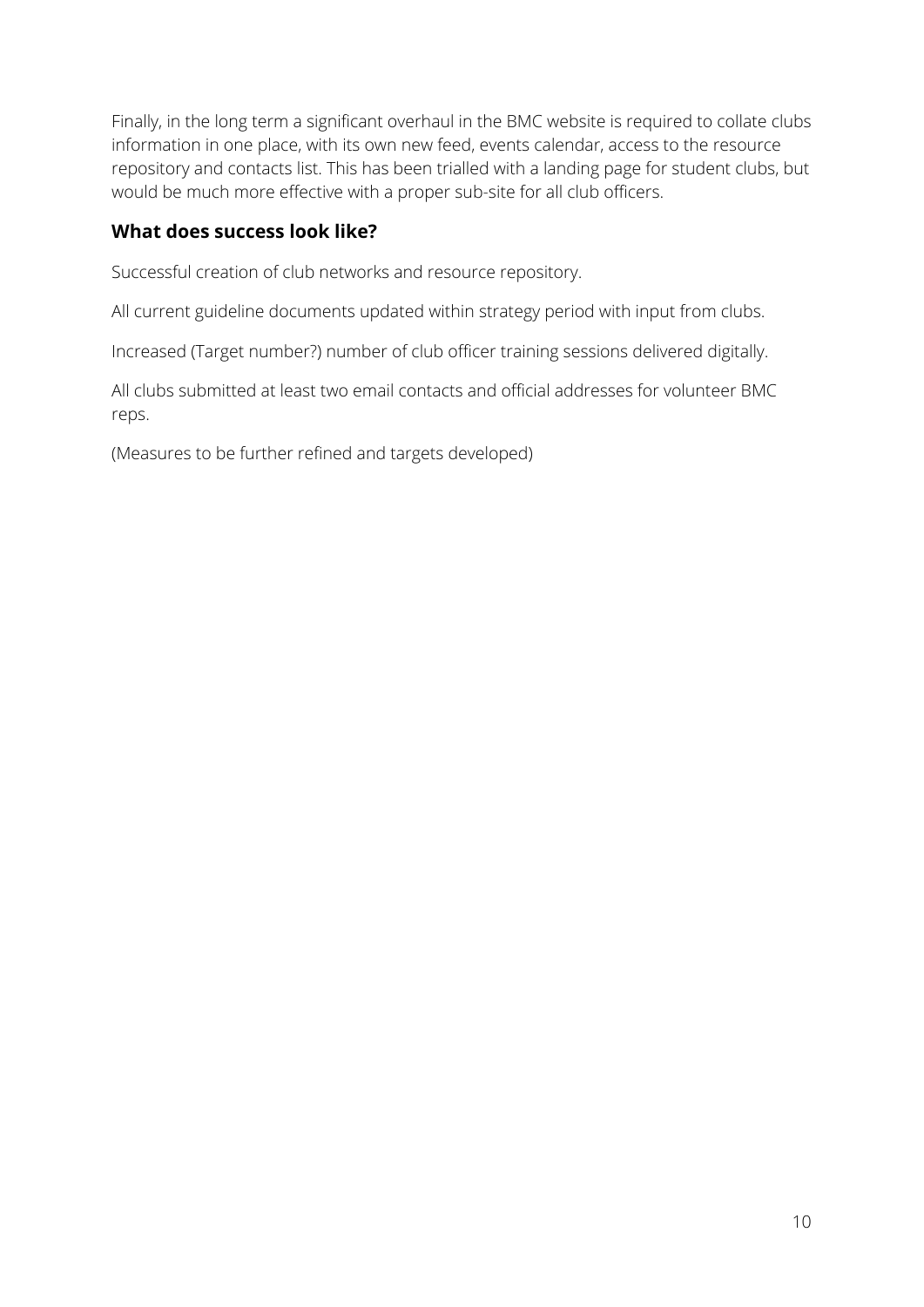# **Objective 3**

The BMC focuses its resources to provide targeted, relevant support to address key priorities to ensure the health of clubs.

#### **Why are we doing this?**

An in-depth review of club membership data revealed several areas where the characteristics of BMC club members are significantly different to BMC individual members and participants in mountaineering activities more generally. Additionally, concerning patterns were identified in the rate of attrition of newly-formed clubs. The BMC needs to ensure that limited BMC staff and volunteer time is deployed in areas that will have the biggest impact on the long-term health of its affiliated clubs.

#### **How are we going to achieve this?**

#### **3.1 Focus on student member retention**

The least represented adult age group amongst BMC clubs are 25-30 year olds, representing just 7.3 % of club members (cf. 11.8 % individual members). However, in the Sport England Active Lives Survey (Nov 2018), a greater proportion of 25-35 year olds reported regularly partaking in climbing, hillwalking or mountaineering activities than all older age groups.

Aside from the over 50s, the only other age category where the proportion of club members is greater than for individuals is the 18-25 year-olds, partly due to the number of affiliated student clubs. Clearly, many of these members are lost as they move on from their university clubs, and are not going on to join senior local or national clubs.

Student members are currently very disengaged from the BMC's activities, and may not realise the importance of its work in facilitating their participation in their sport, through for example access work or club committee training. The Student Panel should prioritise building engagement with the BMC amongst students and celebrating the work it does that is relevant to students' activities. This will ensure that greater numbers of those leaving university clubs value the BMC as an organisation, and encourage more to become 'members for life'.

Good practice guidance should be produced from engagement with clubs that have good feeder relationships with student clubs and this should be proactively promoted to clubs looking to recruit younger members, with the support of volunteer BMC reps to make local connections. This should be supported by an annual cycle of communications aimed at students nearing graduation, promoting next steps within senior clubs and potentially with offers on individual BMC membership. The activities under Objective 4 should also aid in capturing members that move on to clubs and groups outside of the BMC umbrella and a streamlined approach to creating more-loosely constituted clubs (objective 4.4) should be directly promoted to student clubs to encourage the growth of new 'graduate' clubs.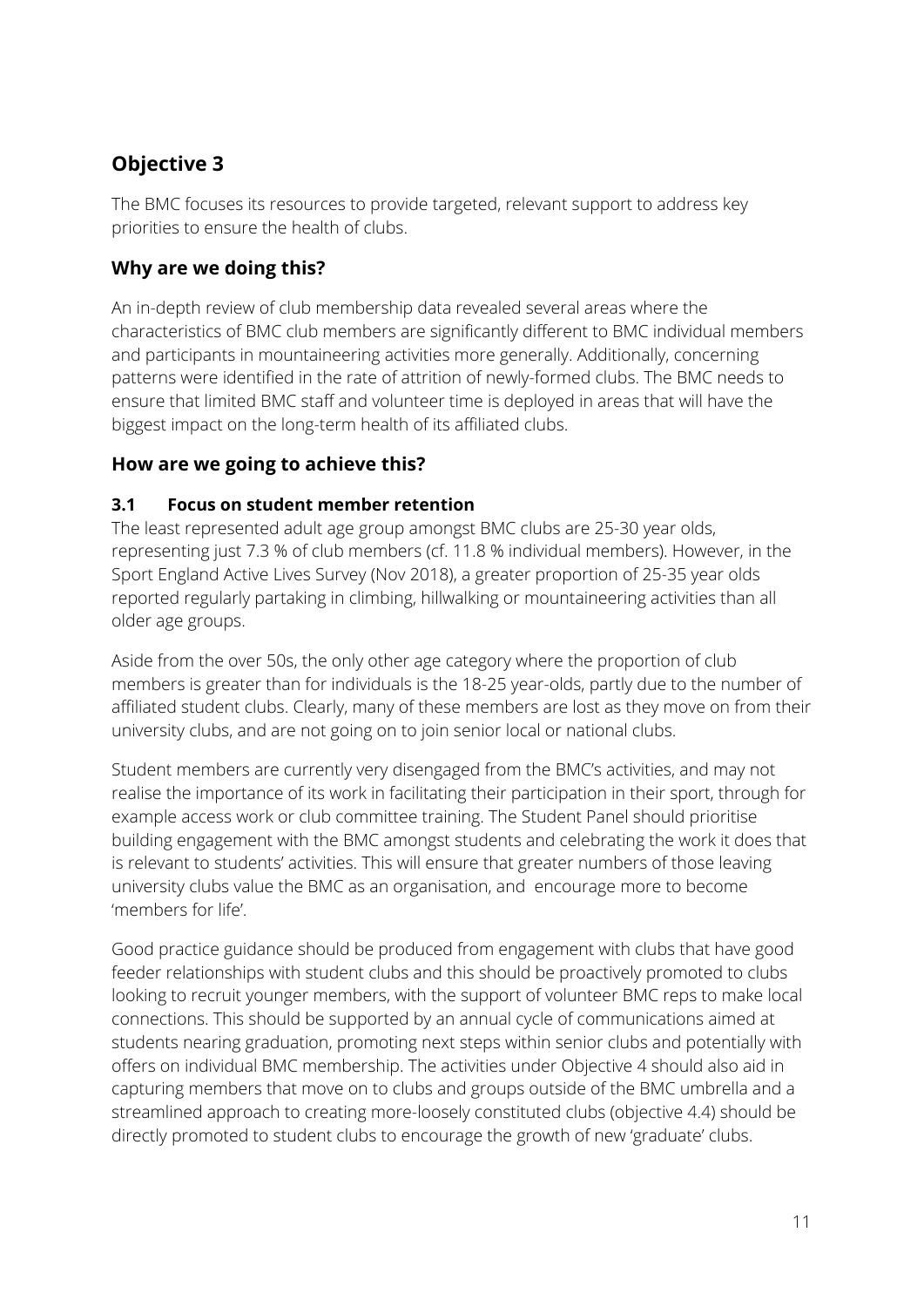#### **3.2 Support and encourage new youth clubs**

There are currently less than 250 members of BMC affiliated clubs under the age of 18 in England and Wales. There has been a huge explosion in young people discovering climbing and mountaineering though local walls, many of whom through structured wall-based clubs and youth squads. According to Sport England Data, in 2018/19 more than 550,000 school age children reported having participated in climbing activities in the preceding week, a comparable participation rate to cricket, martial arts and tennis.

The BMC has been right to develop a new category of youth club, to give those wishing to take their first steps outdoors the ability to do this through a specialist youth-focused group. The BMC's clubs volunteers should support the Training, Youth and Walls Committee in promoting this new category of club, through providing expertise and resource to promote the creation of new clubs. ACCs should actively approach youth groups on their patch who may wish to take this offer up and assist them with setting up the club and the process of affiliating to the BMC.

Collaboration with Area Youth Coordinators is required, however local ACCs can bring club expertise that will be invaluable to help these new clubs succeed. Development of guidance for this club category should take into account work to expand flexibility in club operating models and BMC criteria under objective 4, to encourage maximum take up of this option.

#### **3.3 Promote and grow family club membership**

Currently, less than 20% of clubs offer a family membership, and a similar proportion offer membership to under-18s. Less than 1 % of club members are under-18 years old, compared to 5.5 % of individual members. Similarly, 31-40 and 41-50 year olds form a significantly smaller proportion of club members compared to individual members. Significant progress could be made in these numbers by supporting clubs to be more family-friendly.

Clubs often cite concerns with safeguarding as a reason they feel unable to encourage membership for under-18s. The BMC provides a great deal of guidance on its website relating to its safeguarding policy, including specific guidelines for clubs. The BMC needs to proactively engage with clubs to determine whether this guidance is effective, and if any further support is needed. Examples of good practice in engaging young people in clubs should be sought and shared to encourage more clubs to open their membership to under-18s.

Club members should also be incentivised to introduce their families to club membership. While recent work to introduce a family membership category for club members is to be welcomed, there is significant scope for the BMC to be more ambitious in this area. The simpler solution of lowering the under-18 club membership price as far as reasonably possible, ideally to a nominal amount, should be considered to incentivise parents to bring their children on club activities.

## **3.4 Directly support small club development**

Small clubs with less than 40 members make up more than 40 % of the number of BMC affiliated clubs. This number has been in decline however, and there are many examples looking at membership data, of new start-ups failing and dropping off our records. Through being affiliated to the BMC, these clubs should be able to tap into the knowledge base of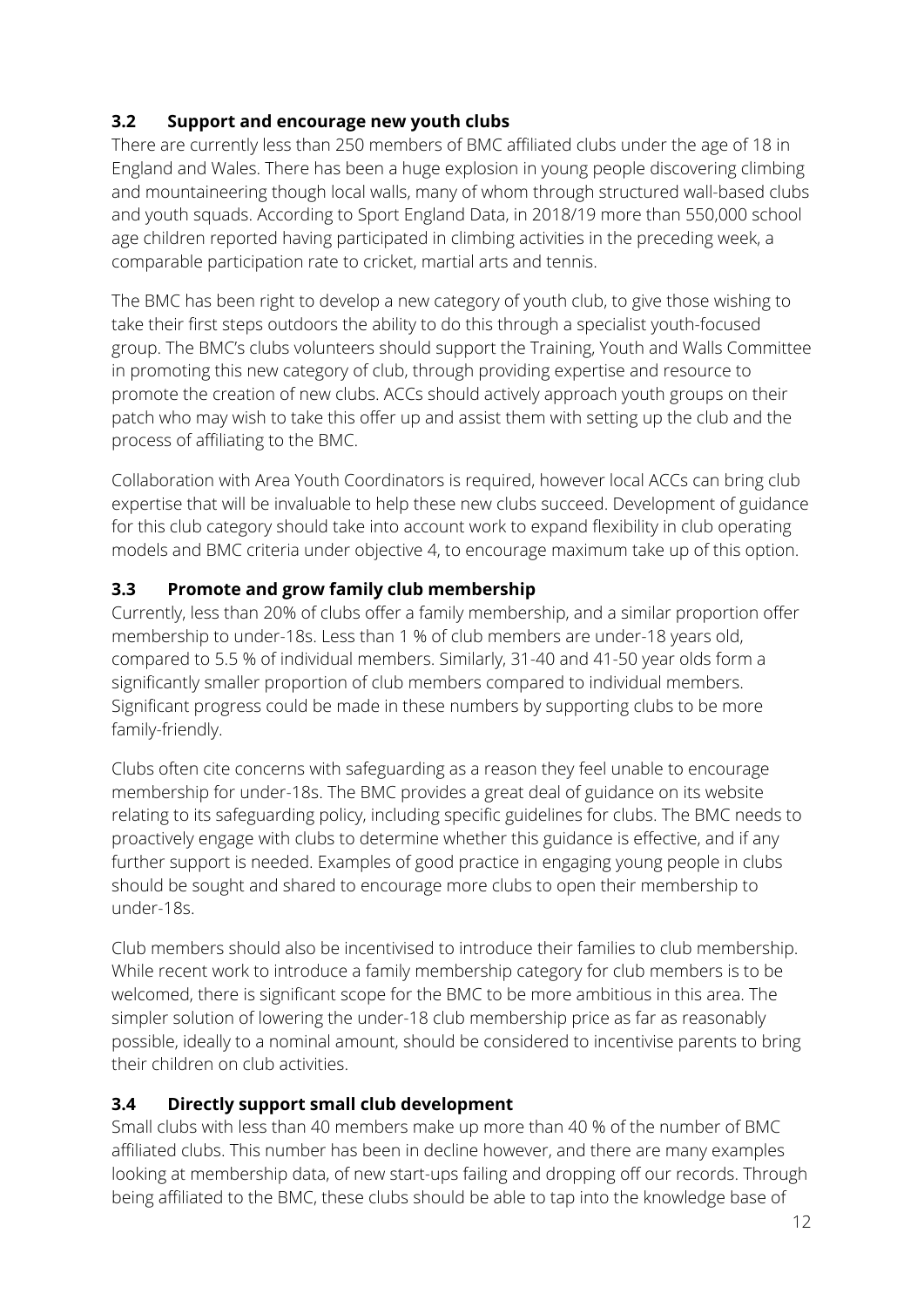being part of a larger network, and the BMC should actively nurture these clubs to ensure a thriving grassroots club scene.

BMC club volunteers have an important role to play in this. Area Club Coordinators (ACCs) should start a program of contacting the committees of all the small clubs on their patch directly, to ascertain their development goals and direct them to any support they need. They should also encourage peer-support between clubs, creating links between clubs experiencing issues and those that have faced similar before.

Development goals that are specified by clubs should be recorded, and ACCs be able to after an appropriate period of time to determine whether the club needs further support. By nationally collating the goals of small clubs, BMC reps can better shape club support programs to ensure that club needs are being met by training provision etc. This process should begin as soon as a new club is affiliated, and representatives should proactively contact new affiliates as soon as is practical to ensure engagement right from the start of their relationship with the BMC.

#### **3.5 BMC should collect equality, diversity and inclusion data**

As the National Representative Body for mountaineering, the BMC has a responsibility to ensure that its membership is representative of all those who partake in climbing and hillwalking activities and this extends to its affiliated clubs. Equality, Diversity and Inclusion (EDI) is about promoting opportunities for everyone to be involved with a club, and to give clubs the support they need to remove barriers to participation.

As part of our research for this work, we were able to identify differences in the age profiles and gender splits between BMC individual members and the club members from the available data, and this has informed our recommendations for future focus areas. However, no such data existed at the time for other protected characteristics, such as ethnicity, disability or sexuality. This kind of information has previously been collected on an ad-hoc basis, led by the Equity Steering Group. An Equality Survey was carried out during 2019, however data was not available disaggregated by BMC Club membership, and the sample was not suitable to give an accurate picture of the club population, evidenced by the age and gender profiles of respondents.

If it is to be effective in supporting the health of its affiliated clubs and to ensure that opportunities to join clubs exist for all, the BMC must have a full and deep understanding of its club members. The BMC should therefore routinely collect EDI data about its club membership, either through club membership returns or another mechanism, although it is important that this process is as streamlined as possible, to avoid unnecessary burdens being placed on clubs.

## **What does success look like?**

Demographic differences in BMC club and individual members decrease over time.

Long-term these should approach nationally reported participation in mountaineering activities.

Rate of loss of recently-created or -affiliated clubs decreases.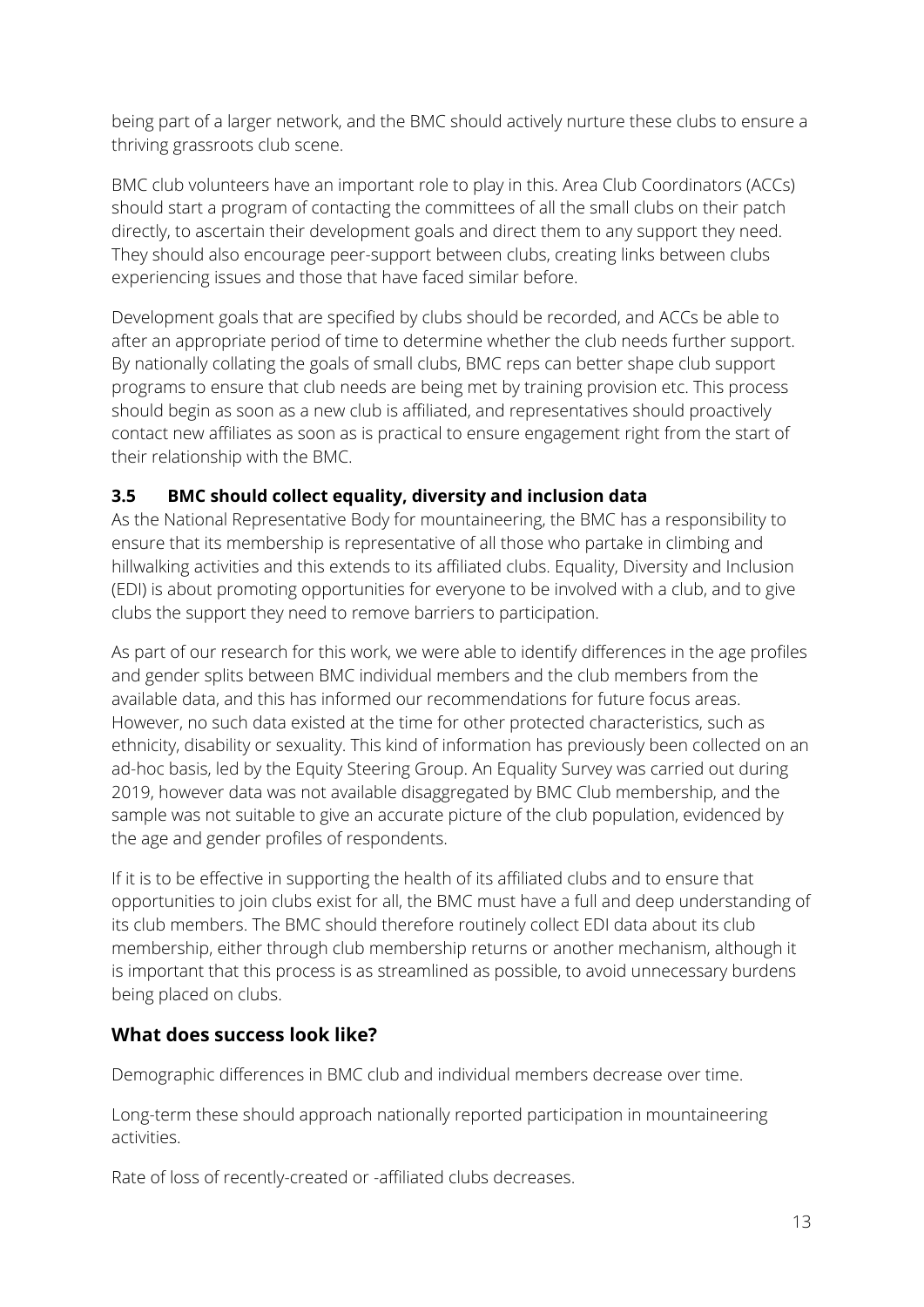BMC has sufficient data available to identify under-represented groups within clubs and remove barriers to participation.

(Measures to be further refined and targets developed)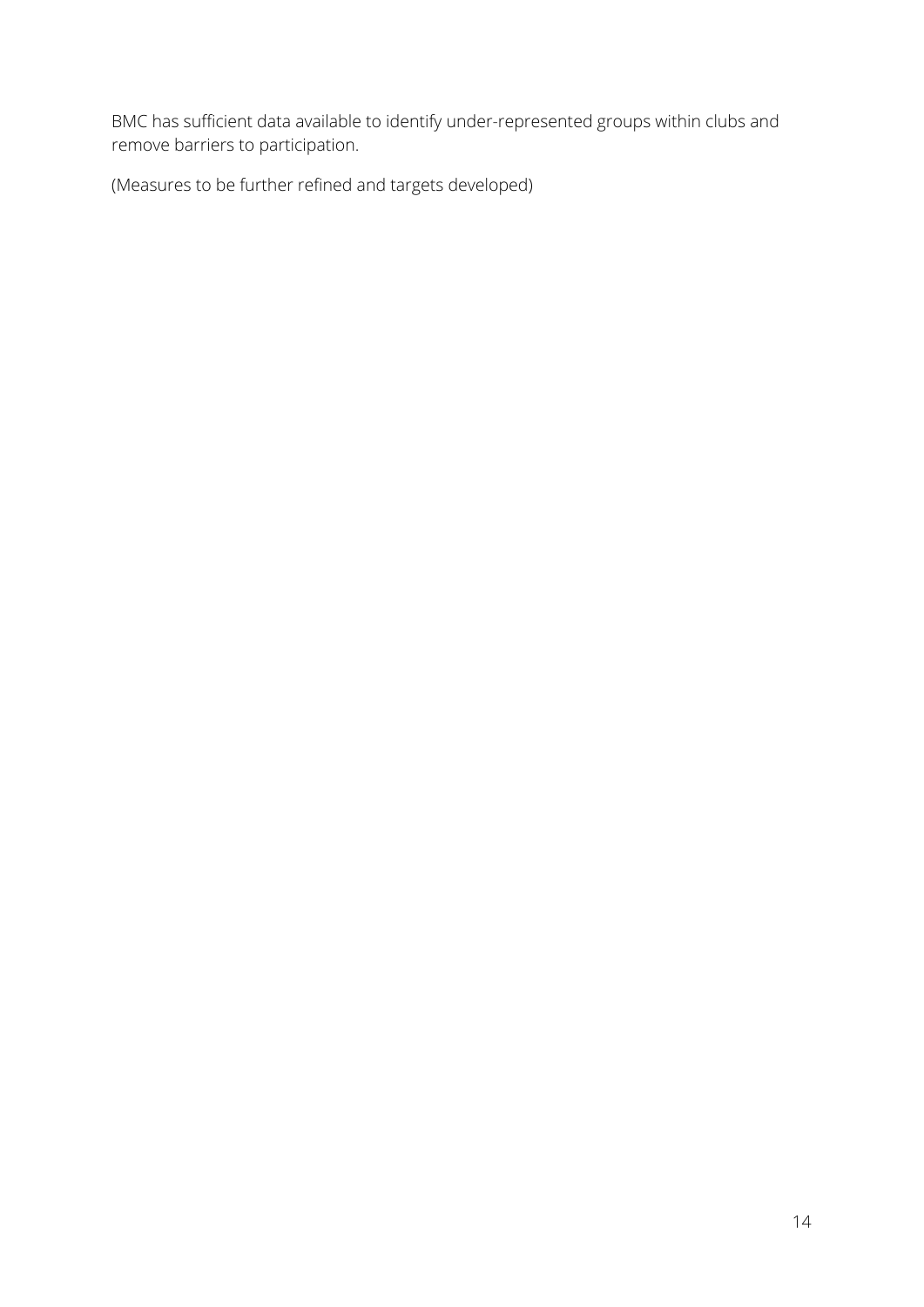# **Objective 4**

The BMC recognises and engages with the broad range of clubs and volunteer groups that facilitate participation in mountain sports.

#### **Why are we doing this?**

A revolution has happened in climbing and walking clubs. Thousands of people are regularly participating in mountain sports, indoors and out, through loosely constituted groups. Some of these are as informal as a social media group for friends who meet regularly at a wall, others, often organised on platforms such as Meetup, run much more formalised sessions and aside from a few key differences, operate much like a 'traditional' club. If the BMC is to remain the representative body for all who participate in climbing and walking in the UK, it needs to recognise and engage with these groups.

#### **How are we going to achieve this?**

#### **4.1 Broaden BMC criteria for club affiliation**

The eligibility criteria for a club to affiliate to the BMC contained within its Articles of Association already define a club in broad terms (that its principal object is Mountaineering, it is headquartered in Great Britain, that it is controlled by its members, and that the BMC Board considers affiliated in the best interests of the BMC). However, the criterion that 'it is controlled by its own members' is significantly limiting in the number of club structures that would be admissible, and excludes a large number of modern groups which are director-led.

The articles should allow the BMC the flexibility to engage with all volunteer groups involved in mountaineering, and not preclude any clubs which may be perfectly suitable affiliates. The 'controlled by its own members' should be replaced with a clause that an affiliated club should be 'run for the benefit of its members and on a not-for-personal-profit basis'. This aligns with feedback from clubs and volunteers, that the only true red line in club affiliation are groups which may be seen to profit from the work of other volunteers.

More detailed work would be required on the wording of this clause to minimise unintended consequences, and should be phased in conjunction with work on updated club structures (objective 4.3). Further guidelines may be necessary to preclude clubs that may not, for example, comply with conditions of our insurance policy, but the articles themselves should be flexible enough to allow the Board to make these decisions. The current process of Board and Council review of club applications, with input from clubs volunteers remains as a mechanism to sift any applications which may not be in the BMC's interest.

## **4.2 Provide maximum flexibility in club processes**

The processes to gain and maintain affiliation to the BMC, currently require clubs to stick to several rigid requirements. Renewals are processed in one step at a single time of year (January for senior clubs, October for student clubs). Club members joining more than 6 months through the year have a 50 % discount, although student members pay the same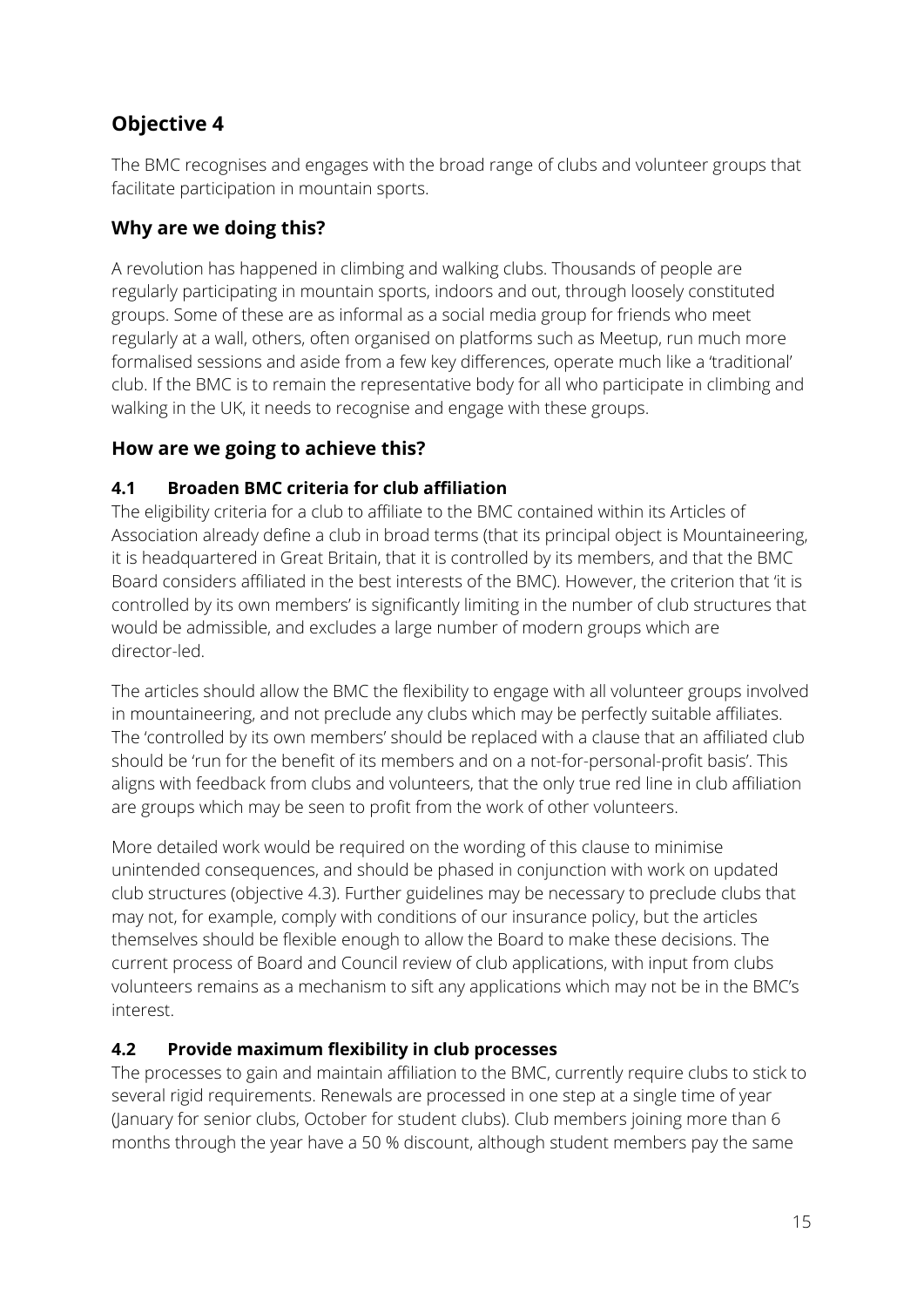rate year-round, but all must renew at the start of the next membership cycle. All members of the club must be declared and paid for to be included on the insurance policy.

Although this system works for many currently affiliated clubs, this does not align with the model of many groups that are not currently affiliated, where members can join for a period of 12 months at any point of the year. It would be a significant burden for these groups to change membership cycles, and forms a disincentive for groups that constantly recruit new members throughout the year.

The BMC should adapt its processes to allow maximum flexibility for club affiliation. The feasibility of 12 month rolling memberships from date of joining for club members, as exists for individual memberships should be investigated. This could be supported by offering a monthly direct for due affiliation fees from clubs rather than an annual invoice, and through updating MSO to allow individual club members to input and update their own data. At the very least, clubs should be able to specify their own renewal years. None of these steps should preclude existing clubs from maintaining the current arrangement.

#### **4.3 Review, broaden and update club structure guidelines**

Currently, all BMC guidance assumes a very formalised, democratic club structure. This is very far removed from the model of many new groups being set up today. Many are director-led (rather than being democratically-led), others have no clear leadership structures and many members of these groups appreciate the lack of complex layers of formality.

A working group should convene to define other common models of club, both currently affiliated and external to the BMC. This should include more loosely-constituted groups and director-led models, which may require for example, consultation with our insurers over or whether new club membership categories should be created. Where a general model does not exist for a less formally constituted group, an effort should be made to create one that can accept these groups in some way within the organisation.

The group should also consider acceptable sub-structures that would allow a sub-section of a larger group to affiliate to the BMC separately from the wider group. Although this already possible under the current criteria, this is not well known and the scope is quite limited, therefore maximum flexibility for these arrangements should be the aim. There are many casual indoor climbing groups that have large growing memberships, with a proportion keen to move outdoors. This change would allow these groups to form outdoor sections, without the unnecessary expense of fully affiliating the entire group.

Where new models and routes to affiliation are identified, the BMC should update its published guidance to reflect this, and clearly advertise the range of groups that are welcome to affiliate. This work should also consider the structure requirements of clubs that might register in the new youth club category.

#### **4.4 Provide off-the-shelf club models**

The BMC should be proactive in encouraging existing groups of climbers and walkers to set up clubs. These groups should be able to choose from a selection of models whatever is right for them. Currently only one constitution template is available that outlines a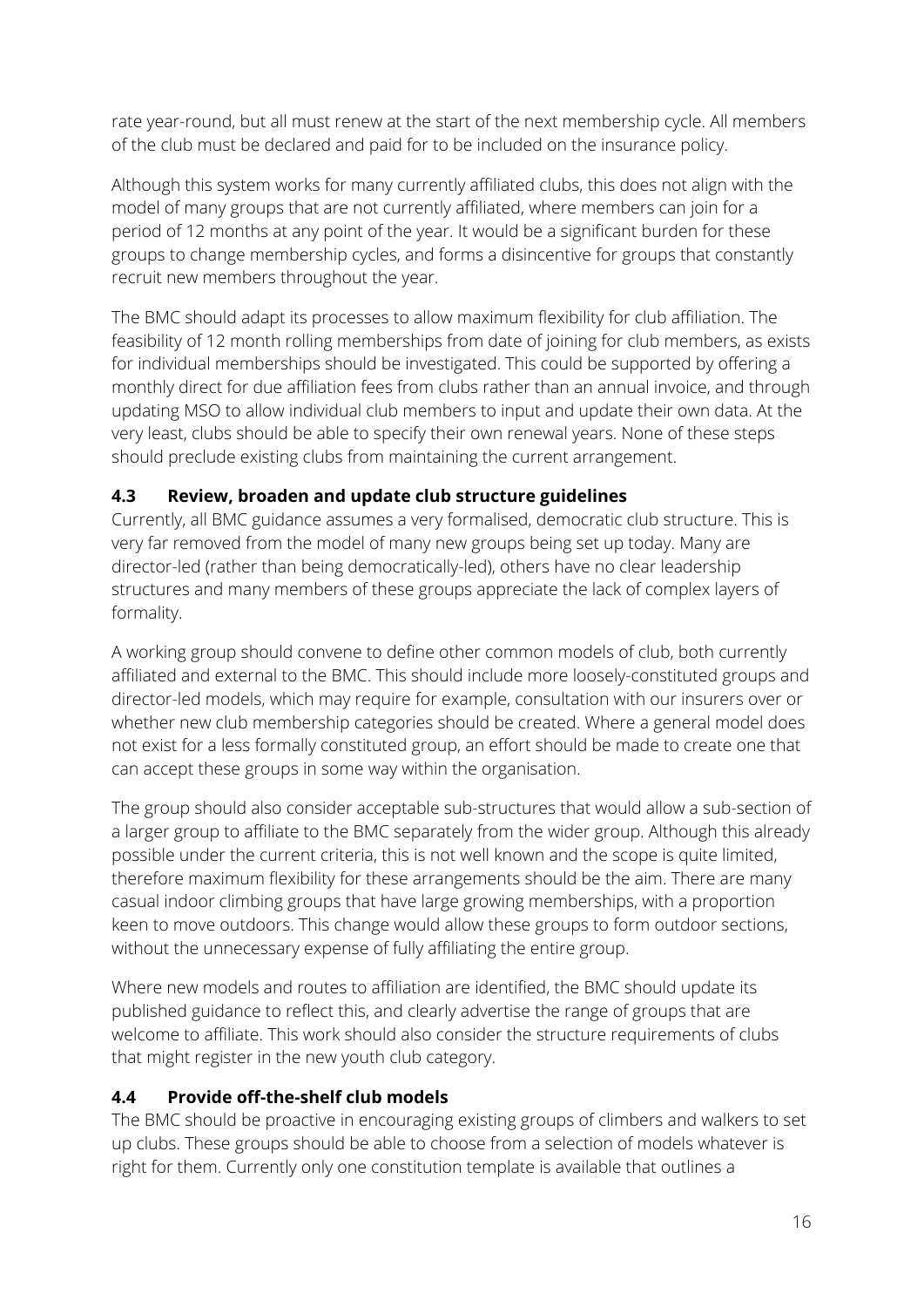traditional member-led club. Additionally, the New Club Application pack currently assumes that the new club is already set up and ready to affiliate.

The BMC should produce a series of how to start a club guides for club models of different levels of formality. These should streamline the process of starting a club as much as possible, to facilitate any group of people with no prior knowledge of clubs to start one from scratch. They should include off-the-shelf templates for constitutions and other important documents, that can be adapted with minimal effort. Complete checklists for things to think about should be provided

These off-the-shelf club models should be proactively promoted to encourage those thinking of starting a club to do so. BMC staff and volunteers should be made available to discuss ideas with and guide those setting up new clubs. This will also facilitate very informal groups being able to easily form a club under the BMC umbrella.

#### **4.5 Outreach program for casual and social groups**

In many areas of the country, casual groups organised through platforms such as Meetup are carrying out important work giving thousands of people their first taste of walking or climbing. Currently, there is very little engagement between these groups and the BMC.

Area Club Coordinators carry out a program to reach out and form relationships with large groups such as these (local walking groups or groups based at climbing walls), to understand their support needs and development goals. The BMC should consider producing guidance for groups operating solely from a social media platform, that may encourage engagement with the BMC for advice and encourage these groups to develop into fully-fledged clubs.

Many groups in towns and cities based around indoor walls may have ambitions to take their climbing outdoors, but may lack the experience or knowledge to do this. Having built links, BMC volunteers could advise on this, encourage affiliation or facilitate links to established clubs that may be looking to recruit.

#### **What does success look like?**

Growth in the number of affiliated groups.

Growth in applications to affiliate using provided templates.

Growth in the number of feeder relationships formed between casual groups and existing clubs.

(Measures to be further refined and targets developed)